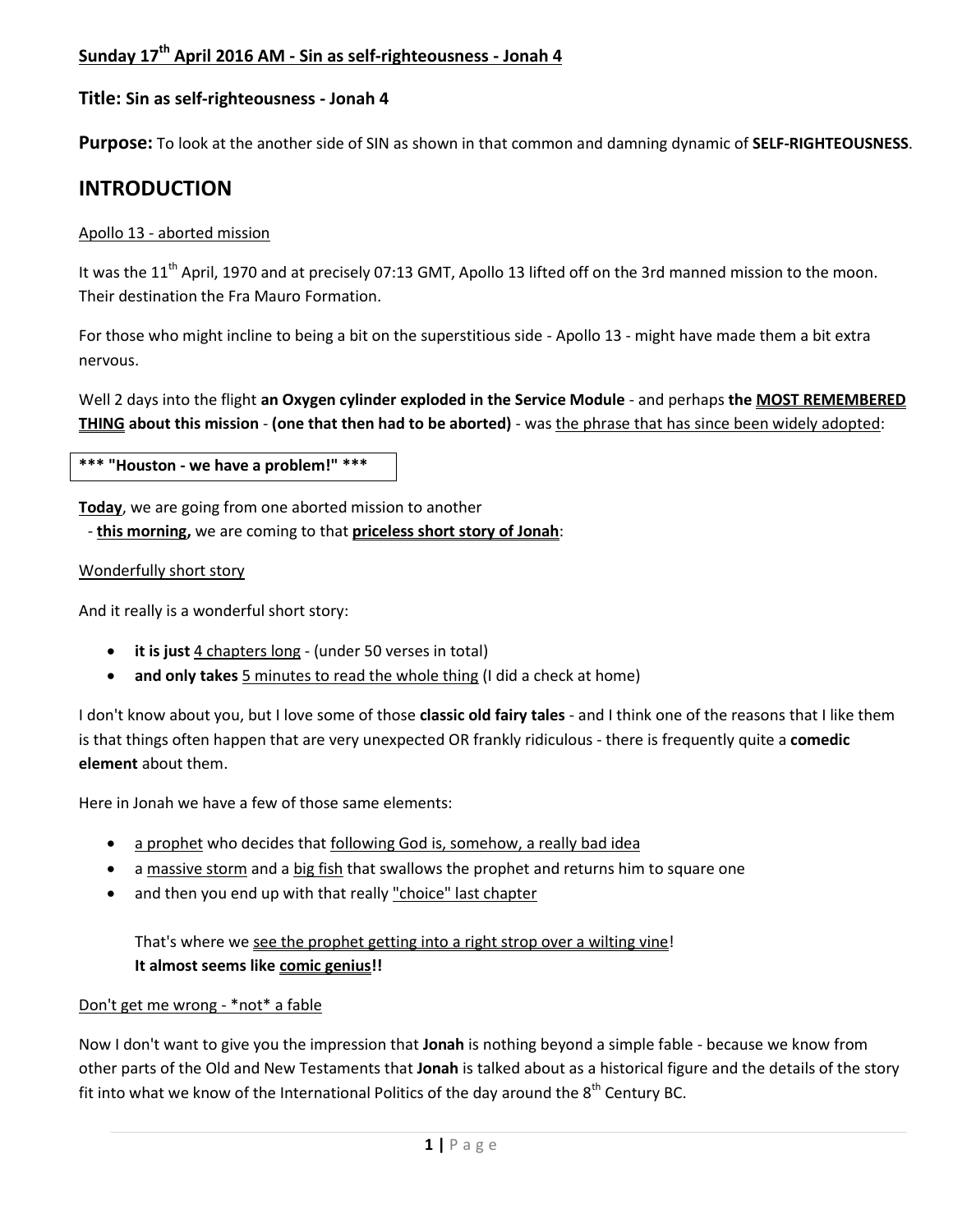To put it quite simply**, if the historicity of Jonah was enough for Jesus** (the very Son of God), then who am I to suggest that the Bible contains a book that is essentially a "fairy tale", something just made up of nothing but myth & legend!!

### Our structure

This morning, I have three points - or better we might call them phases (or even layers):

- 1. **FIRST** what I'm calling: "**Jonah Behaving Erratically**"
- 2. **THEN** "**Jonah Behaving Badly**"
- 3. **LASTLY**, to round off "**God Behaving Graciously**"

## **1] JONAH'S BEHAVING ERRATICALLY**

### Now:

- if **SAUL** (the first King of Israel) what not a great model of **a King**
- AND if **SAMSON** (that famed OT strong man married to Delilah) was not the greatest model of **a Judge**
- it might well be said that **JONAH** was not the greatest model of **a Prophet**

### Like a bumblebee

Because I don't want to assume that we are all thoroughly familiar with this OT Bible Book - for a few moments I want to come at this book of Jonah a bit like a bumblebee - imagine that each of the four chapters are four flowers in the garden - and we are the bee and we going to literally bounce from one flower to the next without really stopping to draw any large amount of nectar from them - BUT when we get the final flower (that is Jonah chapter 4) we'll stop there somewhat longer and take more time to carefully suck out and enjoy the nectar there.

### The basic storyline

So then, **bouncing onto the flowers of chapters 1, 2 and 3** let's pull out the necessary background so we know what's going on:

 **THE FIRST THING** to notice is something that really only a few of the English Bible translations preserve for us in English - simply because it tends to make the beginning of the book sound a little odd.

But in the Hebrew original - the book of Jonah starts with **a "connector word" - a conjunction** - so literally it starts like this: "**And then** the word of the LORD came to Jonah...".

Q. Now why is this significant? Well simply because it shows that Jonah is meant to be read as part of a somewhat larger history. **A larger history** as regards the OT people of Israel **AND ALSO** as **part of a larger history** of this man Jonah.

**SO WE ASK** - Q. What was Jonah's previous history?

Well back in the book of  $2$  Kings chapter 14 we read:

(Verses 23-25) "In the fifteenth year of Amaziah son of Joash king of Judah, Jeroboam son of Jehoash king of Israel became king in Samaria, and he reigned forty-one years. He did evil in the eyes of the Lord and did not turn away from any of the sins of Jeroboam son of Nebat, which he had caused Israel to commit. He was the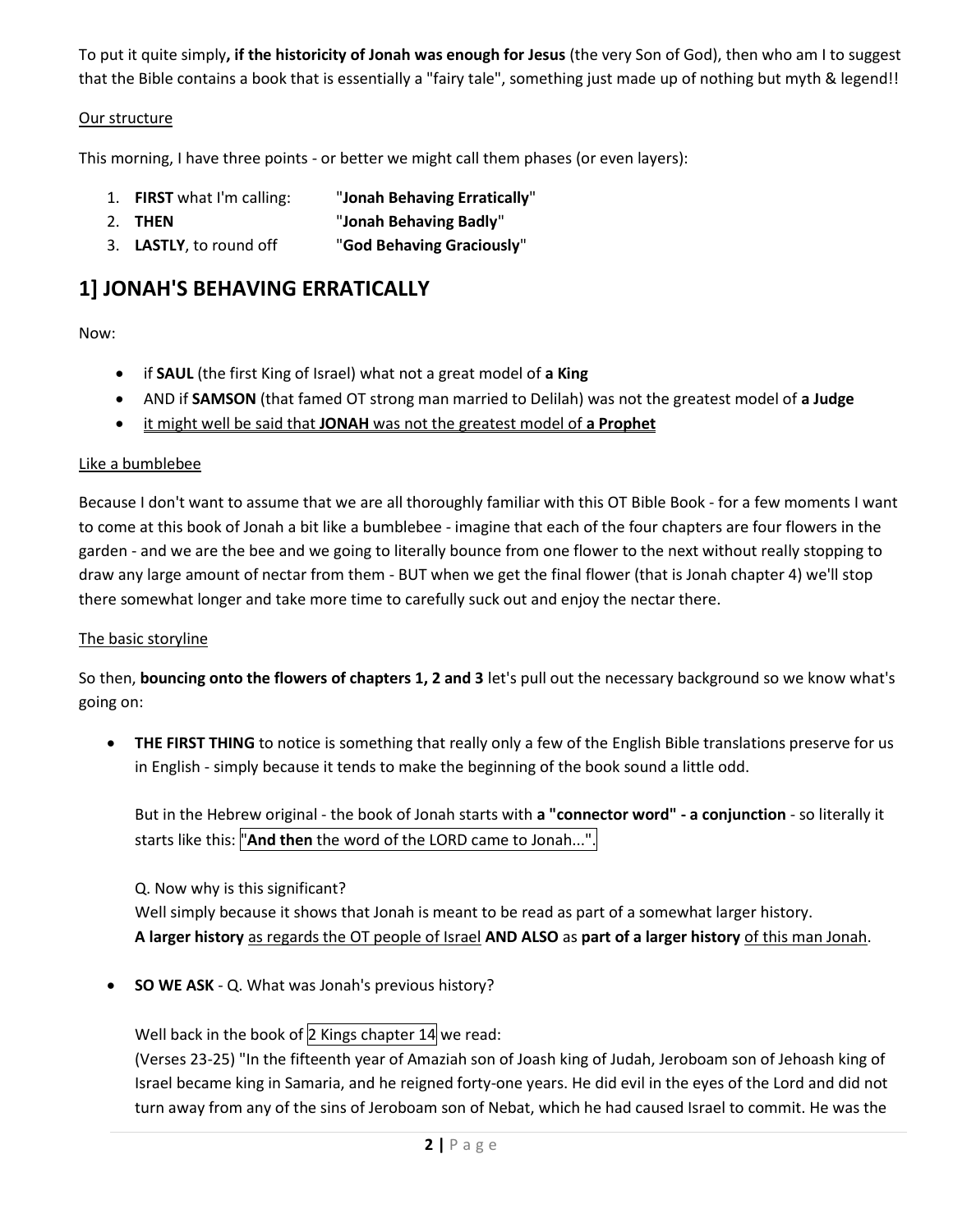one who restored the boundaries of Israel from Lebo Hamath to the Sea of the Arabah, **in accordance with the word of the Lord, the God of Israel, spoken through his servant Jonah son of Amittai, the prophet from Gath Hepher**."

## The popular prophet

So here is **this one and the same Jonah** who clearly has known some good times when he would have been **quite popular with the people**. It is always nice to be the one to pass on messages of general prosperity and success to the people.

And so in the light of this - perhaps this might have been a factor in his "**FIRST-OFF response**" to this new commission that God is now giving him.

**THE OPENING SCENE** does seem a little on the comical side:

God speaks to Jonah very clearly and says I want you to go on a preaching trip - the destination is 500 miles **North-East** from here. You'll know when you get there because you will find **a great metropolis** by the name of **NINEVAH**. (The ruins are still there today in Northern Iraq - not far from Mosul).

And Jonah says quietly under his breath - "Well you know what I have another destination that I have been so wanting to go and see - as it happens, it's just as far away to the **South and to the West** - it's called **TARSHISH**!"

**Tarshish**, although we don't for sure know where it is (quite possibly Southern Spain), is frequently talked about in the OT and it **was a place of prosperity** that exported all sorts of wonderful things such as **gold, silver, ivory, apes and baboons**.

Q. What was the problem with Ninevah? Verse 2 tells us that it's wickedness has come up before God. **Ninevah** was a chief city of the Assyrian super-power. From historical records we know that the Assyrians at the height of their power were a very terrifying people - not only did they have large, well-equipped and efficient armies - but they also used psychological warfare - they would leave behind heaps of skulls and flay people alive.

 **SO YOU CAN SEE** what might have been in Jonah's mind. Here I am, I'm popular, things are going well and Assyria was not exactly on my vacation itinerary!!

Just as an aside - it is interesting to note that just because the succeeding events line up and work smoothly does not, therefore mean that God is in it.

Jonah goes off to the local seaport at Joppa and there **just happens to be a boat** going exactly where he wants to go - it's even **at a price that he is happy to pay** - and **there's a space available too**.

Everything goes so smoothly - Q. Who could possibly want any more proof that God must be in it OR AT LEAST OK WITH IT!!?.

How easy it is to fall under the spell of our deceptive hearts - by way of either strong impulses and senses OR what seem to be, perhaps, a providential sequence of favourable circumstances.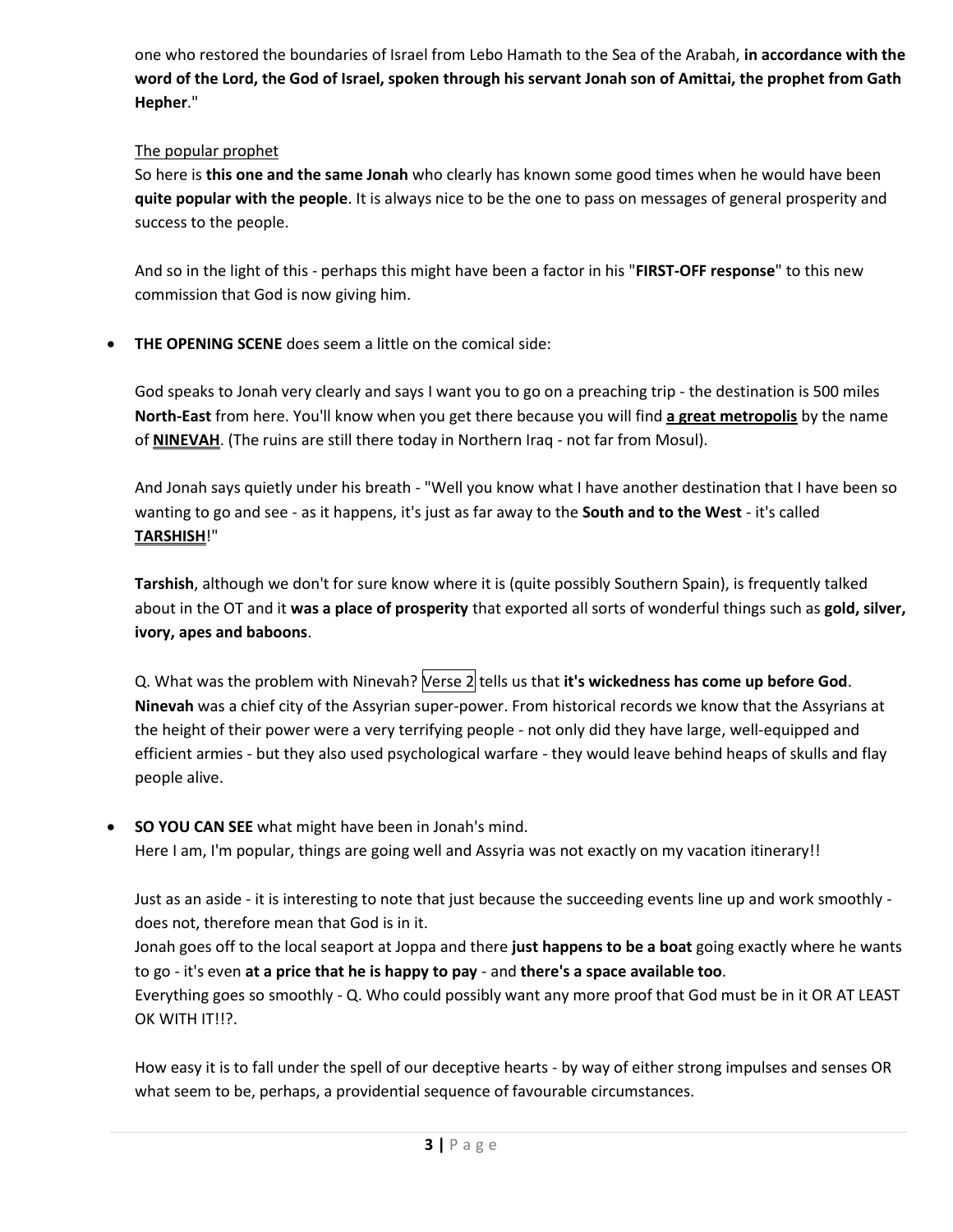**SO ROUNDING OFF CHAPTER 1** - he's onboard the boat to Southern Spain, the sun is shining, Jonah is very happy **AND THEN God sends a terrible storm of his fury** and the sailors are petrified and then soon learn that it is all down to Jonah and his running away from God and so in the end they know they must throw him into the sea if they are to survive.

This they do and then God sends a "big fish" to swallow him alive.

## Chapter 2

Now chapter 2, even more briefly:

**IT COMES IN THE FORM OF A PRAYER** - prayed while he is inside the belly of the fish.

Not very surprisingly, this experience of sinking down and down, basically drowning in a furious sea, has had a **SOMEWHAT SOBERING EFFECT** let us say.

Jonah prays out of his distress, and also out of a realisation of his foolish disobedience, he says in Verse 7ff: "When my life was ebbing away, I remembered you, Lord, and my prayer rose to you, to your holy temple. **'Those who cling to worthless idols forfeit the grace that could be theirs**. But I, with a song of thanksgiving, will sacrifice to you. What I have vowed I will make good. **Salvation comes from the Lord**.'"

He is acknowledging that in his own life he has been clinging to worthless things - things that have the status of an IDOL - Q. What is that? Well not something made out of silver or gold, wood or stone - but simply something or even someone to whom we pour out our devotion, to which we give the love of our hearts.

## Chapter 3

Ok, on to  $ch$ apter 3, and then we'll have done with our bouncing around:

So let me just read Verses 1-5 and 10:

Verses 1-5 "Then the word of the Lord came to Jonah a second time: 'Go to the great city of Nineveh and proclaim to it the message I give you.' Jonah obeyed the word of the Lord and went to Nineveh. Now Nineveh was a very important city—a visit required three days. On the first day, Jonah started into the city. He proclaimed: 'Forty more days and Nineveh will be overturned.' The Ninevites believed God. They declared a fast, and all of them, from the greatest to the least, put on sackcloth."

Verse 10 "When God saw what they did and how they turned from their evil ways, he had compassion and did not bring upon them the destruction he had threatened."

So quite an unexpected turnaround - the people amazingly repent, they believe Jonah's preaching - it comes with the power of God - after all the Scripture is described as:

- a lamp to our feet and a light to our path
- a hammer that breaks the rocks apart
- something living and active as a double-edged sword penetrating even to soul and spirit judging the very thoughts and attitudes of our hearts

And this brings us to Jonah chapter 4 and to the real meat of things.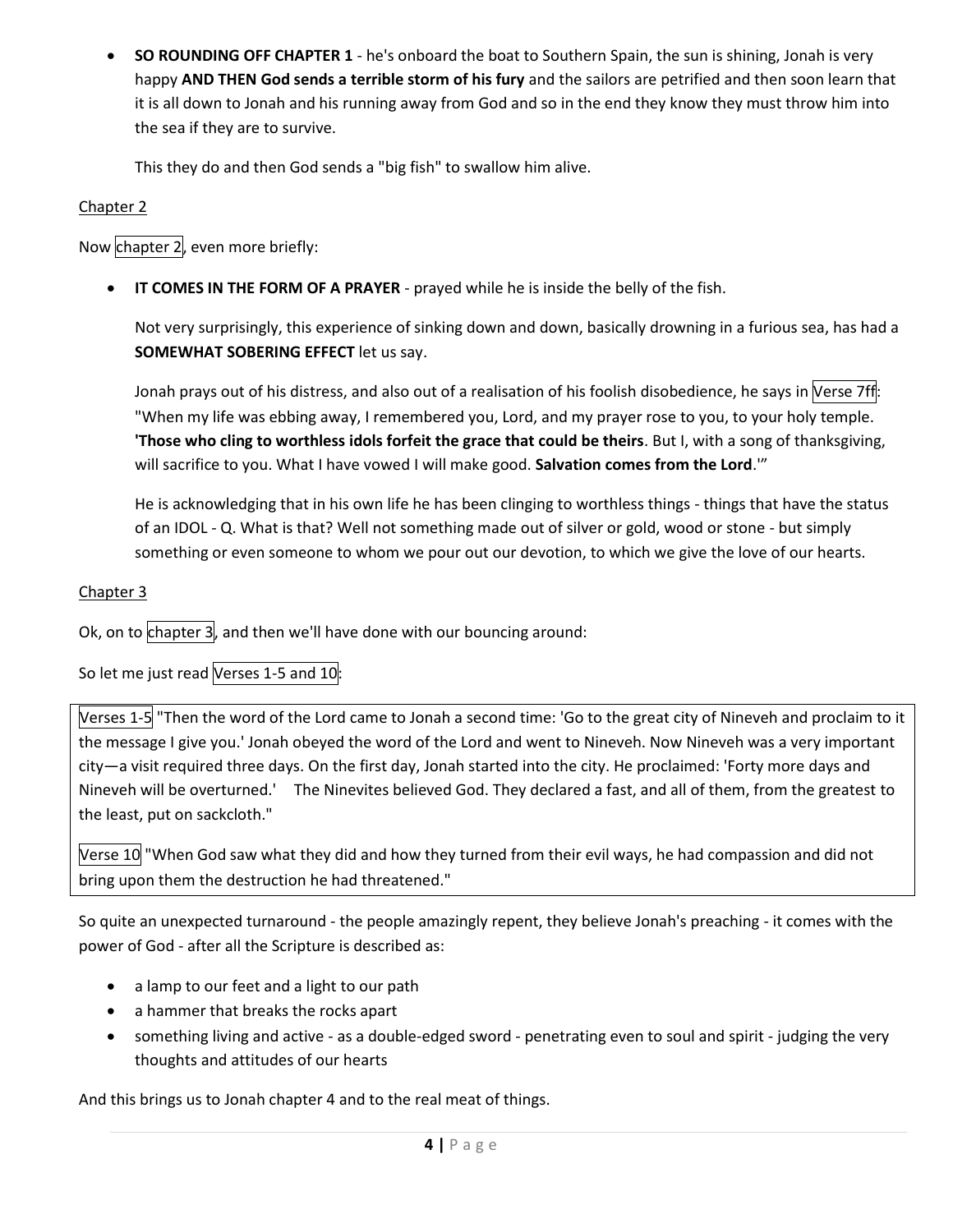## **2] JONAH BEHAVING BADLY**

And as soon as we hit Chapter 4:

- rather than finding a nice happy ending
- rather than having a Jonah who is rejoicing at the wonderful success and inroads that the message of the God of Israel has had
- INSTEAD we get Jonah, by degrees going ballistic ("Houston, we have a problem"!!)

Now we had Jonah chapter 4 read to us earlier on, so I won't read it all again - but you remember:

- how the LORD God cause this vine to grow up over night and how Jonah is incredibly happy
- and then how God destroys it just as quickly and Jonah is totally hopping mad and wants to die!!

### Q. So what is Jonah's problem?

Well God points out 2 things that are not right:

**THE FIRST** comes out in the last 2 verses of the book:

Jonah 4 verses 10&11 where we are reading that Jonah is angry enough to die to which the LORD God replies: "...You have been **CONCERNED** about this vine, though you did not tend it or make it grow. It sprang up overnight and died overnight. **BUT** Nineveh has more than a hundred and twenty thousand people who cannot tell their right hand from their left, and many cattle as well. Should I not be concerned about that great city?"

Clearly Jonah's scale of values is all upside down - he cares inordinately for a mere vine that has come and gone like a blade of grass that is here today and tomorrow is through into the fire. And yet he could not care less about this great gathering of 120,000 lost, broken, and needy souls who are like children who need to be taken by the hand and taken in hand!

(To say nothing of the animals - yes God even cares for animals too - after all they are his creation - though not made in His image as we are).

The keyword there is **CONCERN** - Jonah has **a misplaced CONCERN**.

Q. Doesn't this challenge us too?

As our society gets darker and progressively more hostile to Christian things -Q. What is your reaction?

It is quite easy to be like Jonah here and just want to retreat, to maybe find some place else which is more comfortable.

But God's logic is so utterly different - the darker it gets, the more violent and broken the city - the more His heart of love expands and explodes with compassion - the more His heart goes out to them. You see God's heart gets very grieved over the good things He has made which are getting progressively broken to pieces - especially when that concerns people.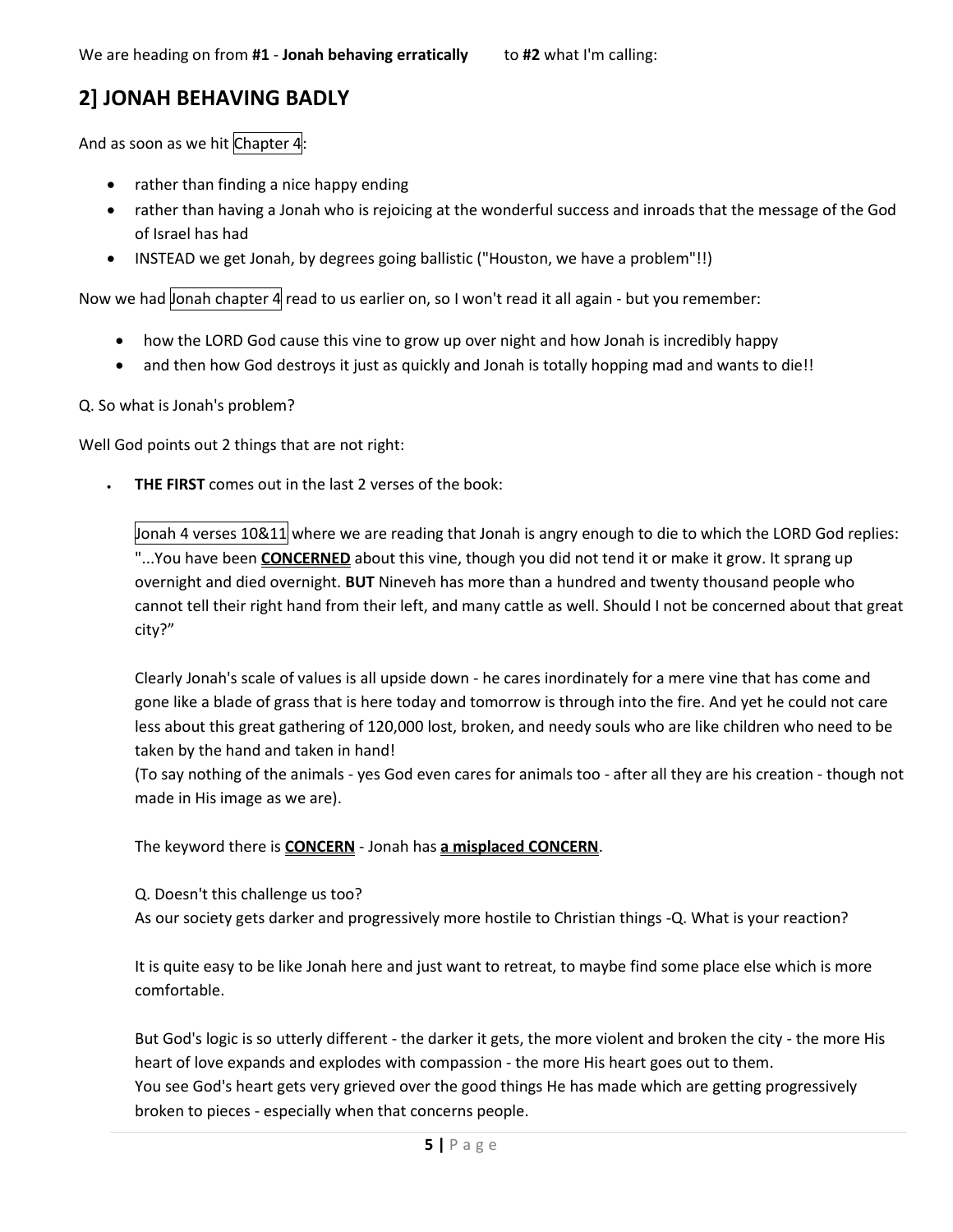So Jonah's **CONCERN - is clearly \*NOT\* in the right place** (it's not that he doesn't have any - it is just that it is located in something , that by comparison, is completely trivial).

**THE SECOND** of Jonah's problems, goes on from that of CONCERN to that of **ANGER**:

Not once but twice God comes to Jonah and asks him: "Q. Have you any right to be angry?"

Q. I wonder this morning if someone here is angry towards God?

- You feel that He has taken something away from you.
- That He has been unfair

And you are quite bitter about the whole thing - and just like Jonah you are trapped by the feeling that somehow you have been robbed.

Jonah is so fundamentally upset and bitter that he is sapped from all desire to live.

### Self-Righteousness

Now clearly Jonah's **misplaced concern**, his **disproportionate anger** are **JUST SYMPTOMS**.

\*\*\* There is a very evident "DISLOCATION OF HIS HEART" and I want to suggest that the answer is located in one of SIN'S GREAT DYNAMICS -> **that dynamic of SELF-RIGHTEOUSNESS**. **\*\*\***

Verse 2 brings this out - I'll read from Verse 1:

(Jonah 4 verse 1-3) "But Jonah was greatly displeased and became angry. He prayed to the Lord, 'O LORD, is this not what I said when I was still at home? That is why I was so quick to flee to **Tarshish**. I knew that you are a **gracious** and compassionate God, slow to anger and abounding in love, a God who relents from sending calamity. Now, O LORD, take away my life, for it is better for me to die than to live.'"

**\*\*\*** What he is revealing is that **he simply cannot stomach the fact** that God would give the same saving kindness and grace **to these UTTERLY UNDESERVING PEOPLE** as he has given to Jonah and the Israelites. **\*\*\***

### Explanation

Let me try and just develop and expand on this a bit:

The Bible teaches that **everyone is seeking for righteousness** BECAUSE **the direct opposite of righteousness is SHAME**.

### Garden of Eden

So from the very beginning - when sin entered in the Garden of Eden in Genesis chapter 3 - mankind felt SHAME and they began the process of seeking righteousness by sowing together **FIG LEAVES** as a covering for that keenly felt sense of shame.

That **SHAME** they felt pointed out the fact that they was a very tangible dislocation deep down in their being, deep down in their hearts.

So ever since mankind has been busy plugging the gap, filling the emptiness, covering the shame and creating their own **SELF-RIGHTEOUSNESS**.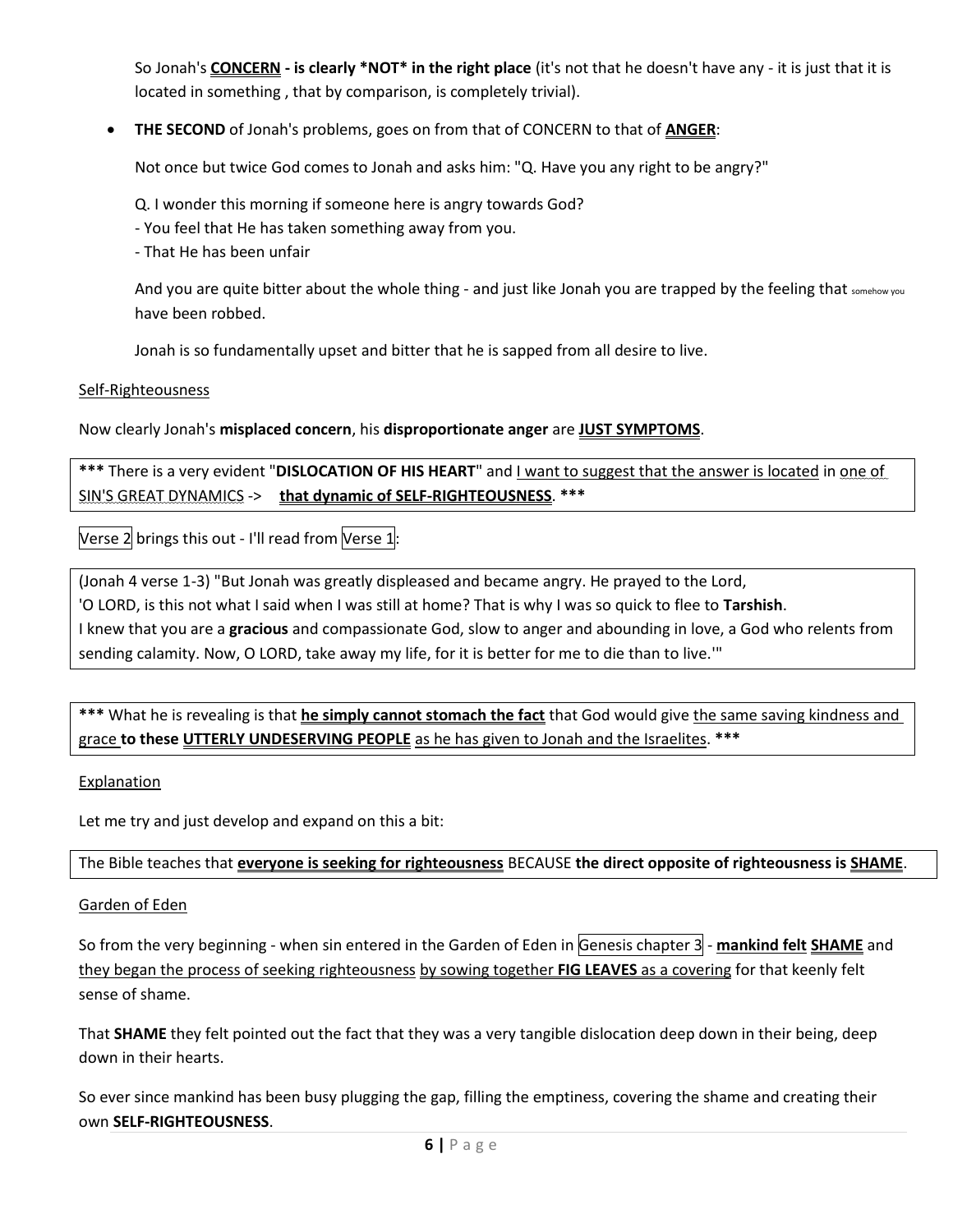### **SELF-RIGHTEOUSNESS** takes the form of:

- whatever will **make me right**
- whatever will supply **a sense of worth**
- whatever will give me **meaning and confidence**

**SELF-RIGHTEOUSNESS** frequently **takes that which is good** and **then elevates it to the level of something** which will be **your glory**, **your covering**, **your security**.

### See Jonah here - devastated

See Jonah here - he is **completely devastated** by the fact that God is giving the very same love and grace towards these irreligious, violent and wicked pagans that He has towards Jonah and his fellow-countrymen.

Jonah was proud of his loyalty to his own nation, proud of the fact that they had the word of God in the Hebrew Scriptures, proud that God chose to set His love upon them - but Jonah's self-image was based **on the feeling of "moral superiority"**, **on a sense of their innate "deservingness"**, **THAT**, was his glory, that was his covering.

And so when God was showering grace upon wicked pagans - Jonah's fig-leaf covering was shredded!!

### Personal application

Now for this to be more than a message to a far-away person, in a far-away time - we need to let this rub off on us.

Q. So, I wonder whether you can detect any "**SELF-RIGHTEOUSNESS"** within yourself?

Let me supply you a few "litmus tests" to act as clues to filching out its possible presence within:

- **TEST #1 - SELF-RIGHTEOUSNESS** can show up in the idea that God "**grades sins on a curve**"
	- that I am **decent**
	- that I'm **a whole lot better** than others
- **TEST #2 - SELF-RIGHTEOUSNESS** shows in the sense that you are **deserving** and that God, at a level, owes you some sort of return on that - that God is, to some extent obligated to bless you for your inherent "**deservingness**"!
- **TEST #3 - SELF-RIGHTEOUSNESS** is seen by the attitude that this "SIN-DYNAMIC" is **only really the preserve of people that like to brag about themselves** - you know - people like those horrendous NT Pharisees always blowing their own trumpets
- **TEST #4 - SELF-RIGHTEOUSNESS** emits that tell-tale **air of superiority**, that **pride** & **prejudice** that **comes from keeping control of your life**, from being that **self-made man OR woman**

### **One last suggestion for identifying SELF-RIGHTEOUSNESS is:**

**TEST #5 - that just like Jonah we don't tend to be ANY REAL COMFORT TO "MESSED UP" PEOPLE.** 

### A remaining question

One question, I think that is left remaining with this book: Q. Is there any remedy to be had when all is said and done?

I think there is and that takes us to point #3 and what will function as our conclusion: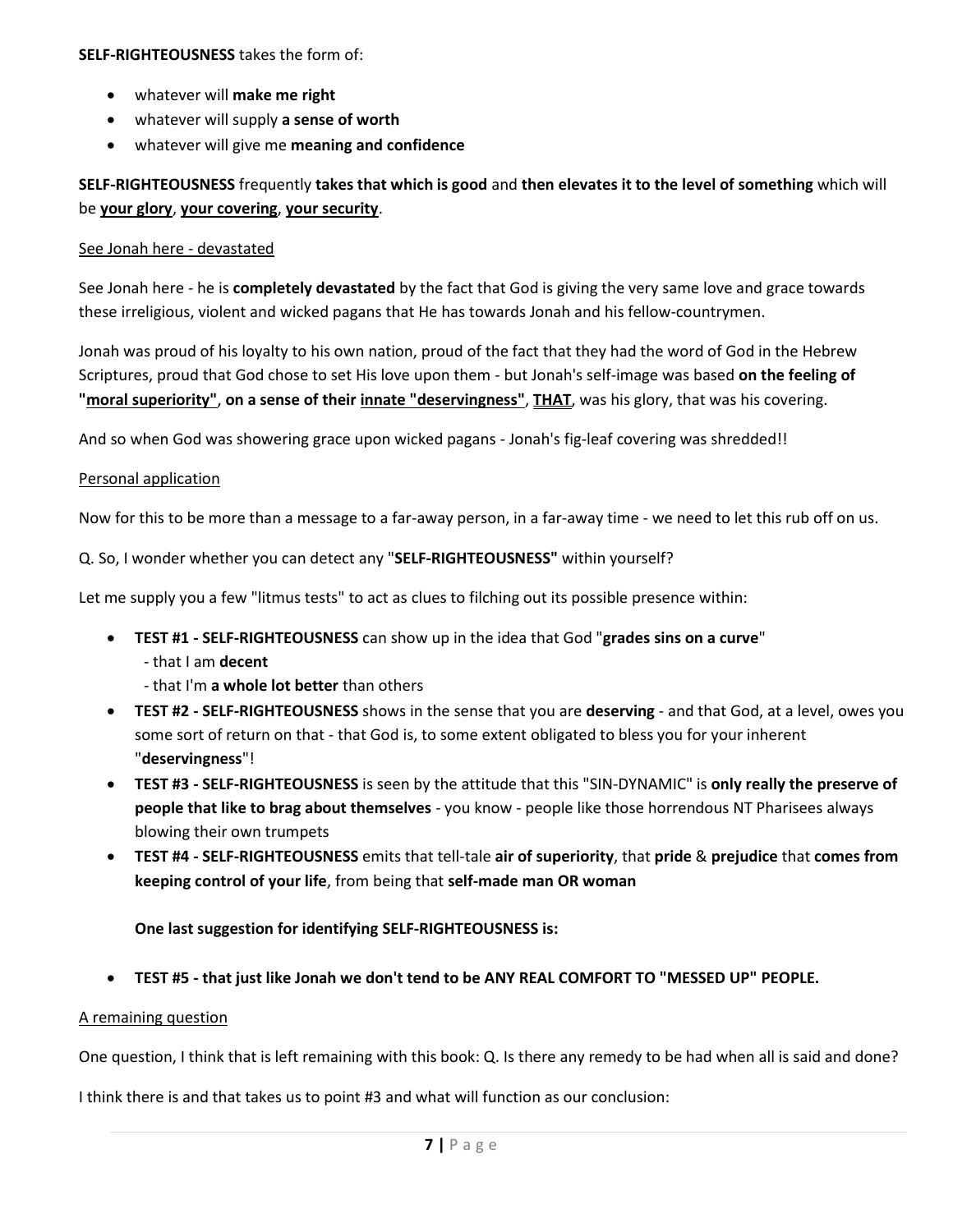# **3] GOD'S BEHAVING GRACIOUSLY**

God could clearly have left Jonah for dead in the deep blue sea - after all he was a prophet, if anyone should have known better it was him - he had the privilege of hearing from God in some sort of fairly direct manner.

Yet he goes spectacularly off the rails - he goes AWOL from God.

However, God is gracious and extends his gracious love and sends a big fish to swallow him and give him a second chance. (In fact - even more than this he sets things up so that Jonah's three day spell in "fish prison" will become a sign used by Jesus to point to his own death and 3 day later resurrection). All in all that's a lot of grace for a pretty messed up prophet!

When Jonah is locked in his specialist Mediterranean Cruise for one - he learns a vital lesson which he articulates for us in Jonah 2 and Verse 8 "Those who cling to worthless idols forfeit the grace that could be theirs."

The only problem is that our idols cling rather well to us. We quickly fall back to our own **SELF-RIGHTEOUSNESS**, we quickly bend down to pick up our own clump of fig-leaves that we have sowed together!

**George Whitefield**, the 18th Century evangelist preached a famous sermon under the title "**The Method of Grace**" in which he said (and I want to read a few paragraphs so we can get the full gist of things):

"... as Adam and Eve hid themselves among the trees of the garden and sewed fig leaves together to cover their nakedness, so the poor sinner when awakened flies to his duties and to his performances, to hide himself from God, and goes to patch up a righteousness of his own. Says he, I will be mighty good now—I will reform—I will do all I can; and then certainly Jesus Christ will have mercy on me. But before you can speak peace to your heart you must be brought to see that God may damn you for the best prayer you ever put up; you must be brought to see that all your duties—all your righteousness—as the prophet elegantly expresses it—put them all together, are so far from recommending you to God, are so far from being any motive and inducement to God to have mercy on your poor soul, that He will see them to be filthy rags...

You may do things materially good, but you cannot do a thing formally and rightly good; because nature cannot act above itself.

Our best duties are so many splendid sins. Before you can speak peace to your heart you must not only be sick of your original and actual sin, **but you must be made sick of your righteousness**, of all your duties and performances. **There must be a deep conviction before you can be brought out of your self-righteousness; it is the last idol taken out of our heart.** The pride of our heart will not let us submit to the righteousness of Jesus Christ. But if you never felt that you had no righteousness of your own, if you never felt the deficiency of your own righteousness, you cannot come to Jesus Christ."

If you think that **George Whitefield** is over playing his hand - let me move forward a century to **Charles Spurgeon**, the greatest British preacher of the 19<sup>th</sup> Century - and to four choice comments of his on **SELF-RIGHTEOUSNESS** he says:

 I have heard of an army, who, being defeated in battle, endeavored to make good a retreat. The soldiers fled to a certain river, where they expected to find a bridge across which they could retreat and be in safety. But when they came to the stream, there was heard a shriek of terror—"**The bridge is broken, the bridge is broken!**" All in vain was that cry, for the multitude hurrying on behind pressed upon those that were before and forced